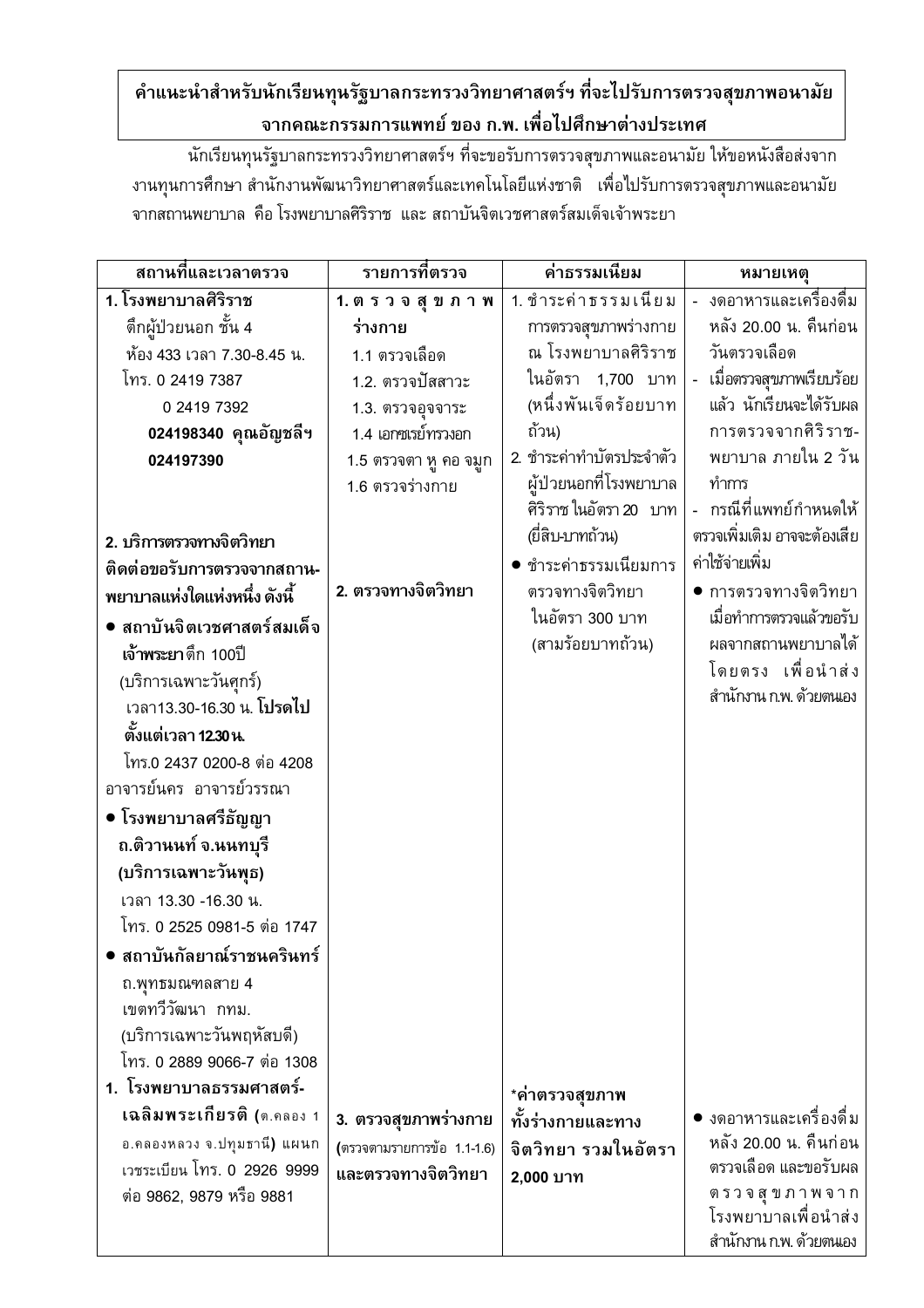## หลักเกณฑ์และข้อที่พึงทราบในการตรวจสุขภาพร่างกาย

- 1. ผู้ที่ไปตรวจสุขภาพร่างกายโปรดไปพบเจ้าหน้าที่ของโรงพยาบาลศิริราช ที่ตึกผู้ป่วยนอก ชั้น 4 ห้อง 433 เวลา 7.30 – 8.45 น. หรือโรงพยาบาลธรรมศาสตร์เฉลิมพระเกียรติ ที่แผนกเวชระเบียน (สำหรับส่วนภูมิภาคโปรดติดต่อกับโรงพยาบาลมหาราชนครเชียงใหม่ จังหวัดเชียงใหม่ โรงพยาบาลศรีนครินทร์ จังหวัดขอนแก่น หรือโรงพยาบาลสงขลานครินทร์ จ.สงขลา โดยตรง)
- ่ 2. ให้ใส่อุจจาระในภาชนะที่ได้รับจากสำนักงาน ก.พ. สำหรับปัสสาวะให้ไปถ่ายเพื่อตรวจ ณ สถานที่ตรวจ
- 3. ในการตรวจร่างกาย ขอให้สวมเสื้อหลวมๆ แขนสั้นผ่าหน้า สุภาพสตรีกรุณาใส่เสื้อและกระโปรง ้คนละท่อน เพื่อสะดวกในการตรวจปอดและหัวใจ เจาะเลือดและเอ็กซเรย์ และควรพร้อมที่จะให้ตรวจ หน้าท้องเพื่อคลำตับ ม้าม หรือก้อนทูม อื่นใดถ้ามีในช่องท้อง และไม่ควรสวมถุงเท้ายาวมาก เพราะ จะทำให้ลำบากในการตรวจ
- 4. ในการตรวจร่างกายสุภาพสตรีทุกครั้ง จะมีพยาบาลหรือผู้ช่วยที่เป็นสตรีคอยช่วยเหลืออยู่ด้วย ้เพื่อป้องกันข้อครหา
- 5. ผู้ที่สอบรับทุนเล่าเรียนหลวง ทุนรัฐบาล หรือทุนอื่นใด คณะกรรมการแพทย์ฯ จะได้พิจารณาคัดเลือก ้แต่เฉพาะผู้ที่มีสุขภาพและอนามัยดีเยี่ยม อันจะไม่เป็นอุปสรรคต่อการศึกษาหรือดูงาน ไม่เป็นภาระ ต่อเจ้าของทุนในการที่จะต้องให้การรักษาพยาบาลในต่างประเทศ เพราะจะต้องเสียค่าใช้จ่ายสูงมาก และสามารถจะกลับมาประกอบวิชาชีพ หรือราชการได้เต็มที่
- 6. โรคที่คณะกรรมการแพทย์ฯ ไม่ผ่านให้หรือจะต้องพิจารณาเป็นพิเศษ ≻โรคเรื้อนชนิดระยะติดต่อหรือแพร่เชื้อ
	- ิ ≻มะเร็งในที่ใดที่หนึ่ง
	- ≻โรคใดที่พบไข่ขาวในปัสสาวะ และมี Creatinine สูง
	- ิ ≻ิความดันโลหิตสูงกว่า 150/90 มม. ปรอท เมื่อมี albuminuria และ creatinine สูง (หากไม่พบ ้สิ่งเหล่านี้กรรมการแพทย์ฯ จะได้พิจารณาเป็นรายๆ ไป)
	- ≻โรดเลือดที่ร้ายแรง
	- ≻โรคเบาหวาน
	- ≻โรคพิษสุราเรื้อรัง หรือติดยาเสพติดอันตราย
	- ≻ตับหรือม้ามโตผิดขนาด
	- ≻โรคหืดที่เป็นอย่างรุนแรง และตรวจพบอาการแสดงชัดเจน
	- ▶โรคหัวใจชนิด Organic หรือที่มีอาการ หรือไม่ผ่านการทดสอบ
	- $\triangleright$  Rheumatoid arthritis
	- ≯ความพิการของอวัยวะใดอวัยวะหนึ่ง จะโดยกำเนิดหรืออุปัทวันตรายตลอดจนการใช้อวัยวะเทียม ้ที่จะเป็นอุปสรรคต่อการศึกษา จะได้แยกพิจารณาเป็นรายๆ ไป
	- ≻คอพอกเป็นพิษ